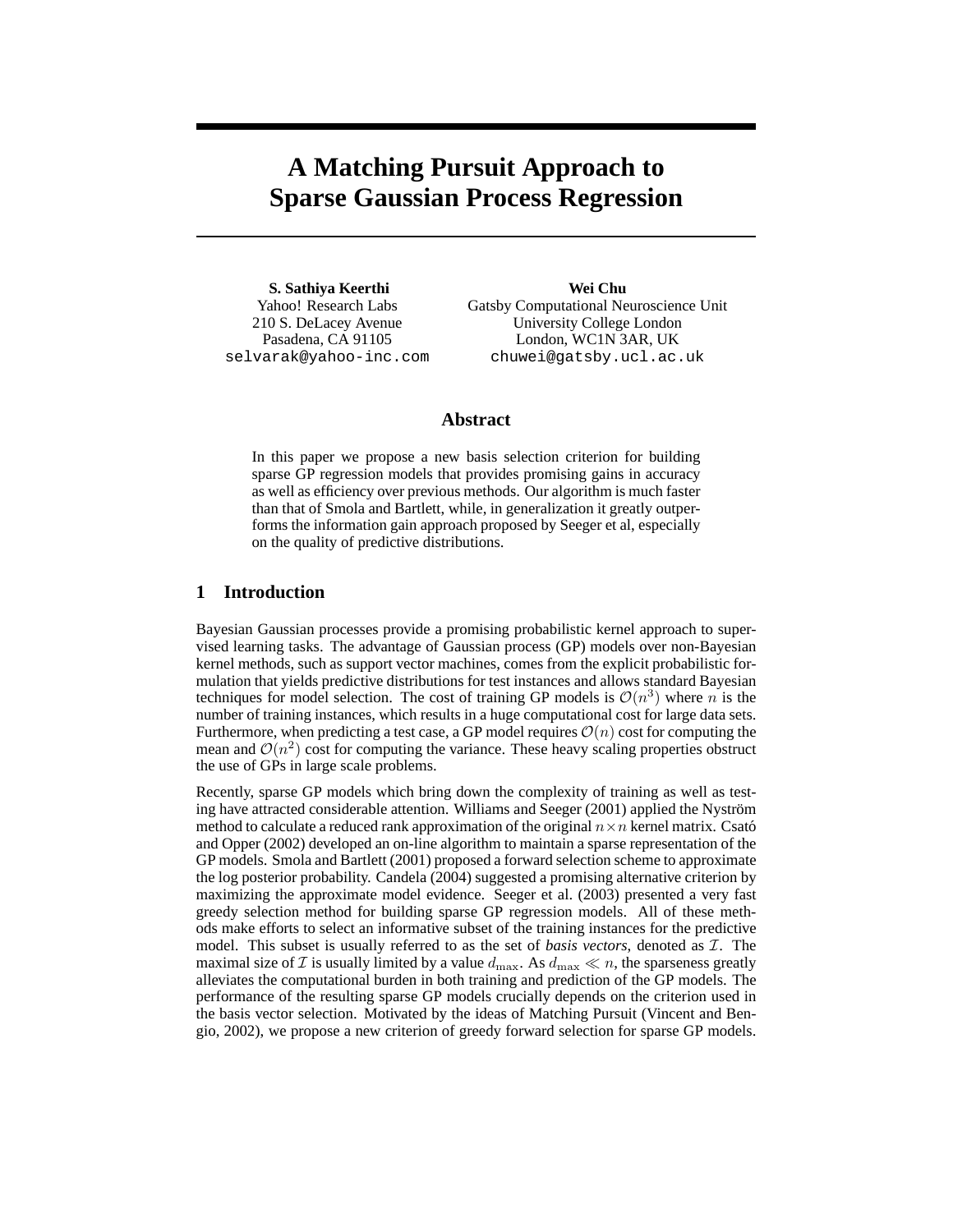Our algorithm is closely related to that of Smola and Bartlett (2001), but the criterion we propose is much more efficient. Compared with the information gain method of Seeger et al. (2003) our approach yields clearly better generalization performance, while essentially having the same algorithm complexity. We focus only on regression in this paper, but the main ideas are applicable to other supervised learning tasks.

The paper is organized as follows: in Section 2 we present the probabilistic framework for sparse GP models; in Section 3 we describe our method of greedy forward selection after motivating it via the previous methods; in Section 4 we discuss some issues in model adaptation; in Section 5 we report results of numerical experiments that demonstrate the effectiveness of our new method.

## **2 Sparse GPs for regression**

In regression problems, we are given a training data set composed of  $n$  samples. Each sample is a pair of an input vector  $x_i \in \mathbb{R}^m$  and its corresponding target  $y_i \in \mathbb{R}$ . The true function value at  $x_i$  is represented as an unobservable latent variable  $f(x_i)$  and the target  $y_i$  is a noisy measurement of  $f(x_i)$ . The goal is to construct a predictive model that estimates the relationship  $x \mapsto f(x)$ .

**Gaussian process regression.** In standard GPs for regression, the latent variables  $\{f(x_i)\}$ are random variables in a zero mean Gaussian process indexed by  $\{x_i\}$ . The prior distribution of  $\{f(\mathbf{x}_i)\}\$ is a multivariate joint Gaussian, denoted as  $\mathcal{P}(\mathbf{f}) = \mathcal{N}(\mathbf{f}; 0, \mathbf{K})$ , where  $f = [f(\hat{x}_1),..., f(\hat{x}_n)]^T$  and **K** is the  $n \times n$  covariance matrix whose *ij*-th element is  $\mathcal{K}(\hat{x}_i, \hat{x}_j)$ ,  $\mathcal{K}$  being the kernel function. The likelihood is essentially a model of the mea- $\mathcal{K}(\mathbf{x}_i, \mathbf{x}_j)$ ,  $\mathcal{K}$  being the kernel function. The likelihood is essentially a model of the measurement noise, which is usually evaluated as a product of independent Gaussian noises,  $P(y|f) = \mathcal{N}(y; f, \sigma^2 I)$ , where  $y = [y_1, \ldots, y_n]^T$  and  $\sigma^2$  is the noise variance. The notation distribution  $P(f|y) \propto P(y|f)P(f)$  is also exactly a Gaussian. posterior distribution  $P(f|y) \propto P(y|f)P(f)$  is also exactly a Gaussian:

$$
\mathcal{P}(f|\mathbf{y}) = \mathcal{N}(f; \mathbf{K}\alpha^*, \sigma^2 \mathbf{K}(\mathbf{K} + \sigma^2 \mathbf{I})^{-1})
$$
(1)

where  $\alpha^* = (\mathbf{K} + \sigma^2 \mathbf{I})^{-1} \mathbf{y}$ . For any test instance *x*, the predictive distribution is  $N(f(\mathbf{a})) \cdot \mathbf{a}^{(2)}$ , where  $\mathbf{a}^{(1)} = \mathbf{b}^{T} (\mathbf{K} + \sigma^2 \mathbf{I})^{-1} \mathbf{a} = \mathbf{b}^{T} \sigma^* \sigma^2 = K(\mathbf{a} \cdot \mathbf{a}) - \mathbf{b}^{T} (\$  $\mathcal{N}(f(\mathbf{x}); \mu_{\mathbf{x}}, \sigma_{\mathbf{x}}^2)$  where  $\mu_{\mathbf{x}} = \mathbf{k}^T (\mathbf{K} + \sigma^2 \mathbf{I})^{-1} \mathbf{y} = \mathbf{k}^T \alpha^*$ ,  $\sigma_{\mathbf{x}}^2 = \mathcal{K}(\mathbf{x}, \mathbf{x}) - \mathbf{k}^T (\mathbf{K} + \sigma^2 \mathbf{I})^{-1} \mathbf{k}$  and  $\mathbf{k} = [\mathcal{K}(\mathbf{x}, \mathbf{x})] - \mathcal{K}(\mathbf{x}, \mathbf{x})]^{T}$ . The comp  $\sigma^2 \mathbf{I}$ )<sup>-1</sup>*k*, and  $\mathbf{K} = [K(\mathbf{x}_1, \mathbf{x}), \dots, K(\mathbf{x}_n, \mathbf{x})]^T$ . The computational cost of training is  $\mathcal{O}(n^3)$  which mainly comes from the need to invert the matrix  $(\mathbf{K} + \sigma^2 \mathbf{I})$  and obtain the  $\mathcal{O}(n^3)$ , which mainly comes from the need to invert the matrix  $(\mathbf{K} + \sigma^2 \mathbf{I})$  and obtain the vector  $\alpha^*$ . For doing predictions of a test instance the cost is  $\mathcal{O}(n)$  to compute the mean and  $\mathcal{O}(n^2)$  for computing the variance. This heavy scaling with respect to n makes the use of standard GP computationally prohibitive on large datasets.

**Projected latent variables.** Seeger et al. (2003) gave a neat method for working with a reduced number of latent variables, laying the foundation for forming sparse GP models. In this section we review their ideas. Instead of assuming  $n$  latent variables for all the training instances, sparse GP models assume only d latent variables placed at some chosen basis vectors  $\{\tilde{x}_i\}$ , denoted as a column vector  $f_{\mathcal{I}} = [f(\tilde{x}_1), \ldots, f(\tilde{x}_d)]^T$ . The prior distribution of the sparse GP is a joint Gaussian over  $f<sub>T</sub>$  only, i.e.,

$$
\mathcal{P}(\boldsymbol{f}_{\mathcal{I}}) = \mathcal{N}(\boldsymbol{f}_{\mathcal{I}}; 0, \mathbf{K}_{\mathcal{I}})
$$
\n(2)

where  $\mathbf{K}_I$  is the  $d \times d$  covariance matrix of the basis vectors whose ij-th element is  $\mathcal{K}(\tilde{\bm{x}}_i, \tilde{\bm{x}}_j).$ 

These latent variables are then projected to all the training instances. Under the imposed joint Gaussian prior, the conditional mean at the training instances is  $\mathbf{K}_{\mathcal{I}}^T$ ,  $\mathbf{K}_{\mathcal{I}}^{-1}$ ,  $\mathbf{f}_{\mathcal{I}}$ , where  $\mathbf{K}_{\mathcal{I}}$ , is a  $d \times n$  matrix of the covariance functions between the basis vectors and all the training instances. The likelihood can be evaluated by these projected latent variables as follows

$$
\mathcal{P}(\mathbf{y}|\mathbf{f}_T) = \mathcal{N}(\mathbf{y}; \mathbf{K}_{\mathcal{I},\cdot}^T \mathbf{K}_{\mathcal{I}}^{-1} \mathbf{f}_{\mathcal{I}}, \sigma^2 \mathbf{I})
$$
\n(3)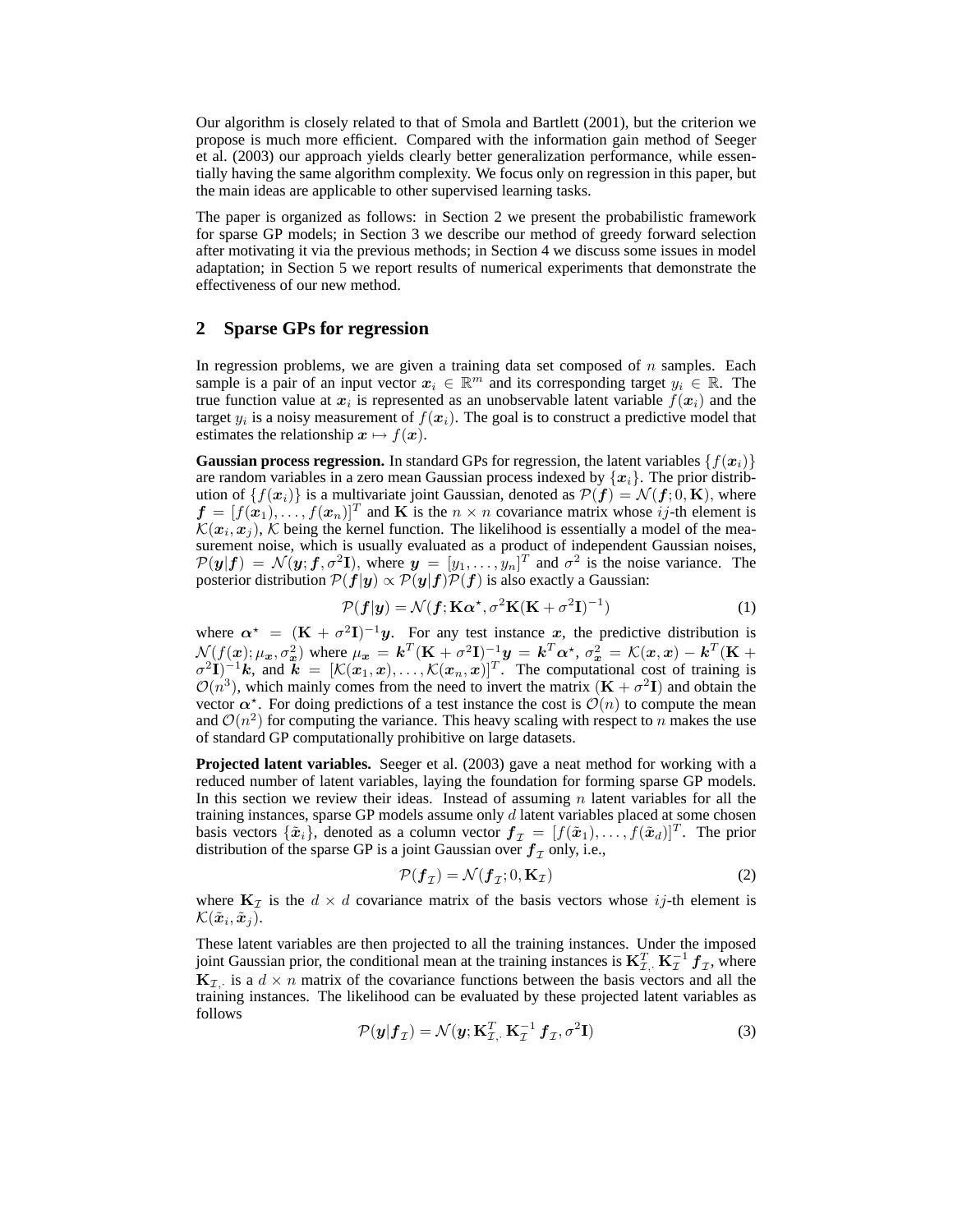The posterior is  $\mathcal{P}(f_{\mathcal{I}}|\mathbf{y}) = \mathcal{N}(f_{\mathcal{I}}; \mathbf{K}_{\mathcal{I}} \alpha^*_{\mathcal{I}}, \sigma^2 \mathbf{K}_{\mathcal{I}} (\sigma^2 \mathbf{K}_{\mathcal{I}} + \mathbf{K}_{\mathcal{I}}, \mathbf{K}_{\mathcal{I}}^T)^{-1} \mathbf{K}_{\mathcal{I}})$ , where  $\alpha_{\mathcal{I}}^* = (\sigma^2 \mathbf{K}_{\mathcal{I}} + \mathbf{K}_{\mathcal{I},\cdot}, \mathbf{K}_{\mathcal{I},\cdot}^T)^{-1} \mathbf{K}_{\mathcal{I},\cdot} \mathbf{y}$ . The predictive distribution at any test instance *x* is  $\mathcal{N}(f(\boldsymbol{x}); \tilde{\mu}_{\boldsymbol{x}}, \tilde{\sigma}_{\boldsymbol{x}}^2)$ , where  $\tilde{\mu}_{\boldsymbol{x}} = \tilde{k}^T \alpha_{\mathcal{I}}^*, \tilde{\sigma}_{\boldsymbol{x}}^2 = \mathcal{K}(\boldsymbol{x}, \boldsymbol{x}) - \tilde{k}^T \mathbf{K}_{\mathcal{I}}^{-1} \tilde{k}^T + \sigma^2 \tilde{k}^T (\sigma^2 \mathbf{K}_{\mathcal{I}} + \mathbf{K}_{\mathcal{I}}^{-1} \tilde{k}^T \mathbf{K}_{\mathcal{I}}^{-1})$  $\mathbf{K}_{\mathcal{I},\cdot}$  **K**<sub>I</sub>,  $\mathbf{K}_{\mathcal{I},\cdot}^{T}$  =  $\mathbf{K}_{\mathcal{I},\cdot}^{T}$  is a column vector of the covariance functions between the basis vectors and the test instance *x*, i.e.  $\tilde{k} = [\mathcal{K}(\tilde{x}_1, x), \dots, \mathcal{K}(\tilde{x}_d, x)]^T$ .

While the cost of training the full GP model is  $\mathcal{O}(n^3)$ , the training complexity of sparse GP models is only  $\mathcal{O}(nd_{\text{max}}^2)$ . This corresponds to the cost of forming  $\mathbf{K}_T^{-1}$ ,  $(\sigma^2 \mathbf{K}_T + \mathbf{K}_T^{-T})^{-1}$  and  $\mathbf{\alpha}^*$ . Thus if dense to the learning on large datasets is feasible via  $\mathbf{K}_{\mathcal{I},\cdot}(\mathbf{K}_{\mathcal{I},\cdot}^T)^{-1}$  and  $\alpha_{\mathcal{I}}^*$ . Thus, if  $d_{\max}$  is not big, learning on large datasets is feasible via sparse GP models. Also, for these sparse models, prediction for each test instance costs  $\mathcal{O}(d_{\text{max}})$  for the mean and  $\mathcal{O}(d_{\text{max}}^2)$  for the variance.

Generally the basis vectors can be placed anywhere in the input space  $\mathbb{R}^m$ . Since training instances usually cover the input space of interest quite well, it is quite reasonable to select basis vectors from just the set of training instances. For a given problem  $d_{\text{max}}$  is chosen to be as large as possible subject to constraints on computational time in training and/or testing. Then we use some basis selection method to find  $\mathcal I$  of size  $d_{\text{max}}$ . This important step is taken up in section 3.

**A Useful optimization formulation.** As pointed out by Smola and Bartlett (2001), it is useful to view the determination of the mean of the posterior as coming from an optimization problem. This viewpoint helps in the selection of basis vectors. The mean of the posterior distribution is exactly the maximum a posteriori (MAP) estimate, and it is possible to give an equivalent parametric representation of the latent variables as  $f = \hat{k}\alpha$ , where  $\alpha = [\alpha_1, \dots, \alpha_n]^T$ . The MAP estimate of the full GP is equivalent to minimizing the negative logarithm of the nosterior (1). the negative logarithm of the posterior (1):

$$
\min_{\mathbf{\alpha}} \pi(\mathbf{\alpha}) := \frac{1}{2} \mathbf{\alpha}^T (\sigma^2 \mathbf{K} + \mathbf{K}^T \mathbf{K}) \mathbf{\alpha} - \mathbf{y}^T \mathbf{K} \mathbf{\alpha}
$$
 (4)

Similarly, using  $f_{\mathcal{I}} = \mathbf{K}_{\mathcal{I}} \alpha_{\mathcal{I}}$  for sparse GP models, the MAP estimate of the sparse GP is equivalent to minimizing the negative logarithm of the posterior  $\mathcal{P}(f_{\mathcal{I}}|\mathbf{u})$ . equivalent to minimizing the negative logarithm of the posterior,  $P(f_\tau|\mathbf{y})$ :

$$
\min_{\mathbf{\alpha}_{\mathcal{I}}} \tilde{\pi}(\mathbf{\alpha}_{\mathcal{I}}) := \frac{1}{2} \mathbf{\alpha}_{\mathcal{I}}^T (\sigma^2 \mathbf{K}_{\mathcal{I}} + \mathbf{K}_{\mathcal{I},\cdot} \mathbf{K}_{\mathcal{I},\cdot}^T) \mathbf{\alpha}_{\mathcal{I}} - \mathbf{y}^T \mathbf{K}_{\mathcal{I},\cdot}^T \mathbf{\alpha}_{\mathcal{I}} \tag{5}
$$

Suppose  $\alpha$  in (4) is composed of two parts,  $\alpha = [\alpha_{\mathcal{I}}; \alpha_{\mathcal{R}}]$  where *T* denotes the set of basis vectors and *R* denotes the remaining instances. Interestingly as pointed out by Seeger et al. vectors and  $R$  denotes the remaining instances. Interestingly, as pointed out by Seeger et al. (2003), the optimization problem (5) is same as minimizing  $\pi(\alpha)$  in (4) using  $\alpha_{\mathcal{I}}$  only, i.e., with the constraint,  $\alpha_{\mathcal{R}} = 0$ . In other words, the basis vectors of the sparse GPs can be selected to minimize the negative log-posterior of the full GPs,  $\pi(\alpha)$  defined as in (4).

# **3 Selection of basis functions**

The most crucial element of the sparse GP approach of the previous section is the choice of  $I$ , the set of basis vectors, which we take to be a subset of the training vectors. The cheapest method is to select the basis vectors at *random* from the training data set. But, such a choice will not work well when  $d_{\text{max}}$  is much smaller than n. A principled approach is to select  $I$  that makes the corresponding sparse GP approximate well, the posterior distribution of the full GP. The optimization formulation of the previous section is useful here. It would be ideal to choose, among all subsets,  $\mathcal I$  of size  $d_{\max}$ , the one that gives the best value of  $\tilde{\pi}$  in (5). But, this requires a combinatorial search that is infeasible for large problems. A practical approach is to do greedy forward selection. This is the approach used in previous methods as well as in our method of this paper.

Before we go into the details of the methods, let us give a brief discussion of the time complexities associated with forward selection. There are two costs involved. (1) There is a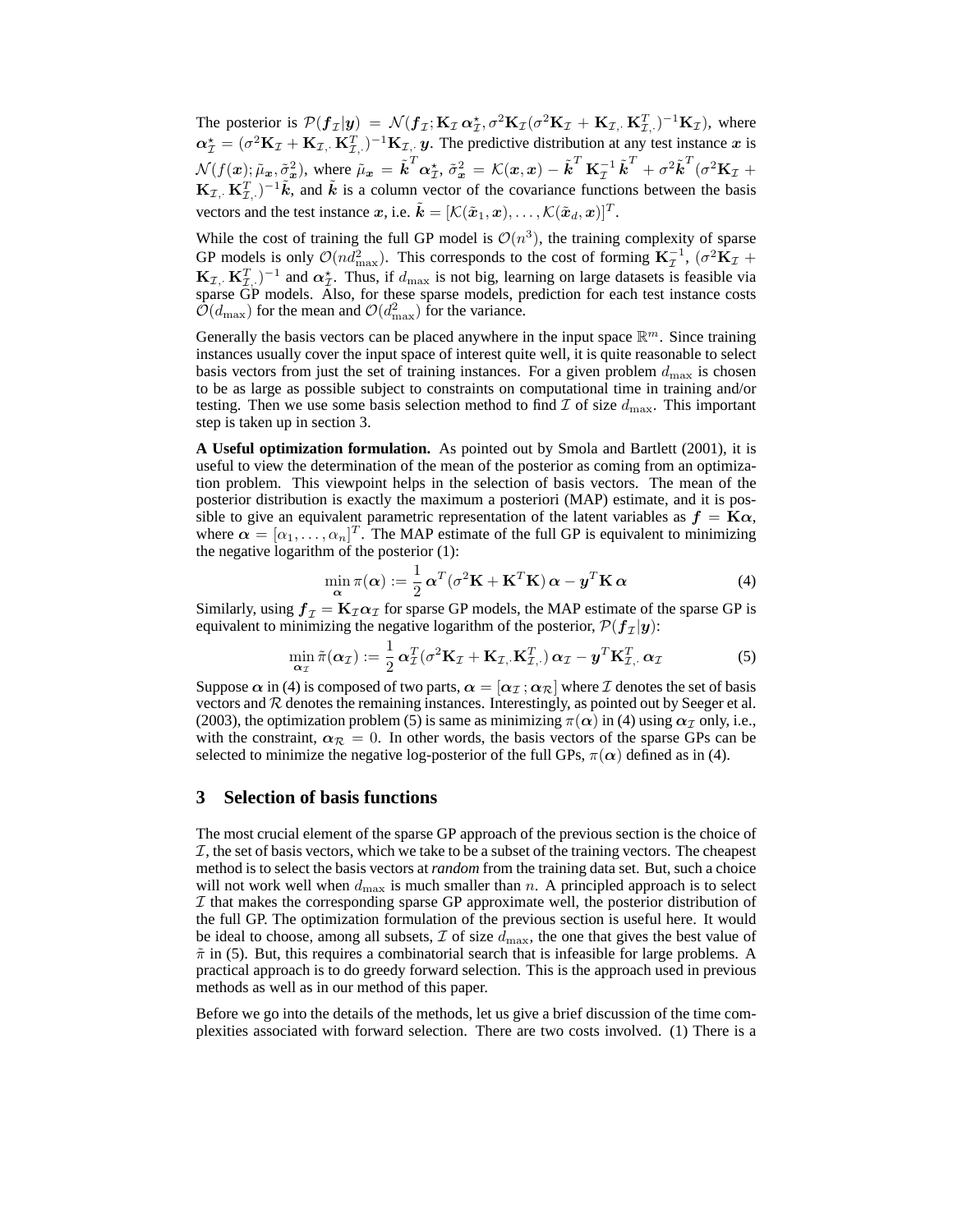basic cost associated with updating of the sparse GP solution, given a sequence of chosen basis functions. Let us refer to this cost as  $T_{\text{basic}}$ . This cost is the same for all forward selection methods, and is  $\mathcal{O}(nd_{\text{max}}^2)$ . (2) Then, depending on the basis selection method, there is the cost associated with basis selection. We will refer to the accumulated value of there is the cost associated with basis selection. We will refer to the accumulated value of this cost for choosing all  $d_{\text{max}}$  basis functions as  $T_{\text{selection}}$ . Forward basis selection methods differ in the way they choose effective basis functions while keeping  $T_{\text{selection}}$  small. It is useful to note that the total cost associated with the *random* basis selection method mentioned earlier is just  $T_{\text{basic}} = \mathcal{O}(nd_{\text{max}}^2)$ . This cost forms a baseline for comparison.

**Smola and Bartlett's method.** Consider the typical situation in forward selection where we have a current working set  $\mathcal I$  and we are interested in choosing the next basis vector, x<sub>i</sub>. The method of Smola and Bartlett (2001) evaluates each given  $x_i \notin \mathcal{I}$  by trying its complete inclusion, i.e., set  $\mathcal{I}' = \mathcal{I} \cup \{x_i\}$  and optimize  $\pi(\alpha)$  using  $\alpha_{\mathcal{I}'} = [\alpha_{\mathcal{I}}; \alpha_i]$ . Thus, their selection criterion for the instance  $x_i \notin \mathcal{I}$  is the decrease in  $\pi(\alpha)$  that can be obtained by allowing both  $\alpha_{\mathcal{I}}$  and  $\alpha_i$  as variables to be non-zero. The minimal value of  $\pi(\alpha)$  can be obtained by solving  $\min_{\alpha} \pi(\alpha)} \tilde{\pi}(\alpha)}$  defined in (5). This costs  $\mathcal{O}(nd)$  time for each candidate,  $x_i$ , where d is the size of the current set,  $\mathcal{I}$ . If all  $x_i \notin \mathcal{I}$  need to be tried, it will lead to  $\mathcal{O}(n^2d)$  cost. Accumulated till  $d_{\text{max}}$  basis functions are added, this leads to a  $T_{\text{selection}}$  that has  $\mathcal{O}(n^2 d_{\text{max}}^2)$  complexity, which is disproportionately higher than  $T_{\text{basic}}$ .<br>Therefore, Smola and Bartlett (2001) resorted to a randomized scheme by considering only Therefore, Smola and Bartlett (2001) resorted to a randomized scheme by considering only  $\kappa$  basis elements randomly chosen from outside  $\mathcal I$  during one basis selection. They used a value of  $\kappa = 59$ . For this randomized method, the complexity of  $T_{\text{selection}}$  is  $\mathcal{O}(\kappa nd_{\text{max}}^2)$ .<br>Although from a complexity viewpoint  $T_{\text{basic}}$  and  $T_{\text{relation}}$  are same it should be noted Although, from a complexity viewpoint,  $T_{\text{basic}}$  and  $T_{\text{selection}}$  are same, it should be noted that the overall cost of the method is about 60 times that of  $T_{\text{basic}}$ .

**Seeger et al's information gain method.** Seeger et al. (2003) proposed a novel and very cheap heuristic criterion for basis selection. The "informativeness" of an input vector  $x_i \notin$ *I* is scored by the information gain between the true posterior distribution,  $P(f_{\mathcal{I}'}|\mathbf{y})$  and a posterior approximation,  $\mathcal{Q}(\mathbf{f}_{\mathcal{I}'}|\mathbf{y})$ , where  $\mathcal{I}'$  denotes the new set of basis vectors after including a new element  $x_i$  into the current set *I*. The posterior approximation  $Q(\mathbf{f}_{\mathcal{I}}|\mathbf{y})$ ignores the dependencies between the latent variable  $f(x_i)$  and the targets other than  $y_i$ . Due to this simplification, this value of information gain is computed in  $\mathcal{O}(1)$  time, given the current predictive model represented by  $I$ . Thus, the scores of all instances outside  $\mathcal I$  can be efficiently evaluated in  $\mathcal O(n)$  time, which makes this algorithm almost as fast as using random selection! The potential weakness of this algorithm might be the non-use of the correlation in the remaining instances  $\{x_i : x_i \notin \mathcal{I}\}\.$ 

**Post-backfitting approach.** The two methods presented above are extremes in efficiency: in Smola and Bartlett's method  $T_{\rm selection}$  is disproportionately larger than  $T_{\rm basic}$  while, in Seeger et al's method  $T_{\text{selection}}$  is very much smaller than  $T_{\text{basic}}$ . In this section we introduce a moderate method that is effective and whose complexity is in between the two earlier methods. Our method borrows an idea from kernel matching pursuit.

Kernel Matching Pursuit (Vincent and Bengio, 2002) is a sparse method for ordinary least squares that consists of two general greedy sparse approximation schemes, called *prebackfitting* and *post-backfitting*. It is worth pointing out that the same methods were also considered much earlier in Adler et al. (1996). Both methods can be generalized to select the basis vectors for sparse GPs. The *pre-backfitting* approach is very similar in spirit to Smola and Bartlett's method. Our method is an efficient selection criterion that is based on the *post-backfitting* idea. Recall that, given the current I, the minimal value of  $\pi(\alpha)$ when it is optimized using only  $\alpha_{\mathcal{I}}$  as variables is equivalent to  $\min_{\alpha_{\mathcal{I}}} \tilde{\pi}(\alpha_{\mathcal{I}})$  as in (5). The minimizer, denoted as  $\alpha_{\mathcal{I}}^*$ , is given by

$$
\boldsymbol{\alpha}_{\mathcal{I}}^* = (\sigma^2 \mathbf{K}_{\mathcal{I}} + \mathbf{K}_{\mathcal{I},\cdot} \mathbf{K}_{\mathcal{I},\cdot}^T)^{-1} \mathbf{K}_{\mathcal{I},\cdot} \boldsymbol{y}
$$
(6)

Our scoring criterion for an instance  $x_i \notin I$  is based on optimizing  $\pi(\alpha)$  by fixing  $\alpha_I =$  $\alpha_{\mathcal{I}}^*$  and changing  $\alpha_i$  only. The one-dimensional minimizer can be easily found as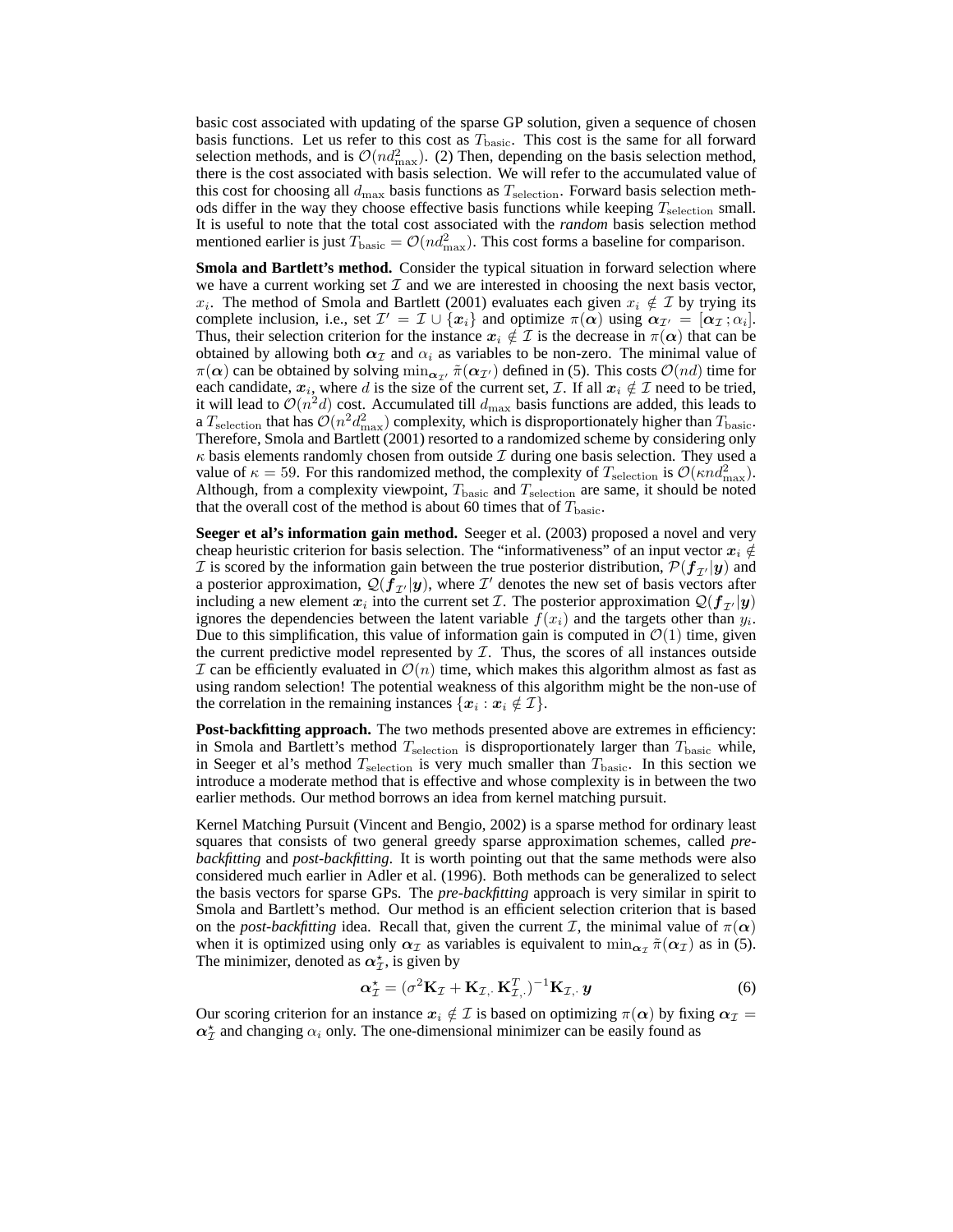$$
\alpha_i^* = \frac{\mathbf{K}_{i,\cdot}^T(\mathbf{y} - \mathbf{K}_{\mathcal{I},\cdot}^T \alpha_{\mathcal{I}}^*) - \sigma^2 \tilde{\mathbf{k}}_i^T \alpha_{\mathcal{I}}^*}{\sigma^2 \mathcal{K}(\mathbf{x}_i, \mathbf{x}_i) + \mathbf{K}_{i,\cdot}^T \mathbf{K}_{i,\cdot}} \tag{7}
$$
\n
$$
\text{array of covariance functions between } \mathbf{x}_i \text{ and all the training data.}
$$

where  $\mathbf{K}_{i}$ , is the  $n \times 1$  matrix of covariance functions between  $x_i$  and all the training data, and  $k_i$  is a d dimensional vector having  $\mathcal{K}(x_j, x_i), x_j \in \mathcal{I}$ . The selection score of the instance  $x_i$  is the decrease in  $\pi(\alpha)$  achieved by the one dimensional optimization of  $\alpha_i$ , which can be written in closed form as

$$
\Delta_i = \frac{1}{2} (\alpha_i^*)^2 \left( \sigma^2 \mathcal{K}(\boldsymbol{x}_i, \boldsymbol{x}_i) + \mathbf{K}_{i, \cdot}^T \mathbf{K}_{i, \cdot} \right)
$$
(8)

 $\Delta_i = \frac{1}{2} (\alpha_i^*)^2 (\sigma^2 \mathcal{K}(\boldsymbol{x}_i, \boldsymbol{x}_i) + \mathbf{K}_{i_i}^T \mathbf{K}_{i_i})$  (8)<br>where  $\alpha_i^*$  is defined as in (7). Note that a full kernel column **K**<sub>i,</sub> is required and so it costs  $\mathcal{O}(n)$  time to compute (8). In contrast, for scoring one instance, Smola and Bartlett's method requires  $O(nd)$  time and Seeger et al's method requires  $O(1)$  time.

Ideally we would like to run over all  $x_i \notin \mathcal{I}$  and choose the instance which gives the largest decrease. This will need  $\mathcal{O}(n^2)$  effort. Summing the cost till  $d_{\text{max}}$  basis vectors are selected, we get an overall complexity of  $O(n^2d_{\text{max}})$ , which is much higher than  $T_{\text{basic}}$ . To restrict the overall complexity of  $\tilde{T}_{\text{selection}}$  to  $\mathcal{O}(nd_{\text{max}}^2)$ , we resort to a randomization scheme that selects a relatively good one rather than the best. Since it costs only  $\mathcal{O}(n)$ scheme that selects a relatively good one rather than the best. Since it costs only  $\mathcal{O}(n)$ time to evaluate our selection criterion in (8) for one instance, we can choose the next basis vector from a set of  $d_{\text{max}}$  instances randomly selected from outside of  $\mathcal{I}$ . Such a scheme keeps the overall complexity of  $T_{\text{selection}}$  to  $\mathcal{O}(nd_{\text{max}}^2)$ . But, from a practical point of view the scheme is expensive because the selection criterion (8) requires computing a full kernel the scheme is expensive because the selection criterion (8) requires computing a full kernel row  $\mathbf{K}_{i}$ , for each instance to be evaluated. As kernel evaluations could be very expensive, we propose a modified scheme to keep the number of such evaluations small.

Let us maintain a matrix cache, C of size  $c \times n$ , that contains c rows of the full kernel matrix **K**. At the beginning of the algorithm (when  $\mathcal I$  is empty) we initialize  $\mathcal C$  by randomly choosing c training instances, computing the full kernel row,  $\mathbf{K}_{i}$ , for the chosen i's and putting them in the rows of  $C$ . Each step corresponding to a new basis vector selection proceeds as follows. First we compute  $\Delta_i$  for the c instances corresponding to the rows of C and select the instance with the highest score for inclusion in T. Let  $x_i$  denote the chosen basis vector. Then we sort the remaining instances (that define C) according to their  $\Delta_i$ values. Finally, we randomly select  $\kappa$  fresh instances (from outside of  $\mathcal I$  and the vectors that define C) to replace  $x_j$  and the  $\kappa - 1$  cached instances with the lowest score. Thus, in each basis selection step, we compute the criterion scores for  $c$  instances, but evaluate full kernel rows only for  $\kappa$  fresh instances. An important advantage of the above scheme is that, those basis elements which have very good scores, but are overtaken by another better element in a particular step, continue to remain in  $\mathcal C$  and probably get to be selected in future basis selection steps. Like in Smola and Bartlett's method we use  $\kappa = 59$ . The value of c can be set to be any integer between  $\kappa$  and  $d_{\text{max}}$ . For any c in this range, the complexity of  $T_{\text{selection}}$  remains at most  $\mathcal{O}(nd_{\text{max}}^2)$ . The above cache scheme is special to our method and cannot be used with Smola and Bartlett's method without unduly increasing our method and cannot be used with Smola and Bartlett's method without unduly increasing its complexity. If available, it is also useful to have an extra cache for storing kernel rows of instances which get discarded in one step, but which get to be considered again in a future step. Smola and Bartlett's method can also gain from such a cache.

#### **4 Model adaptation**

In this section we address the problem of model adaptation for a given number of basis functions,  $d_{\text{max}}$ . Seeger (2003) and Seeger et al. (2003) give the details together with a very good discussion of various issues associated with gradient based model adaptation. Since the same ideas hold for all basis selection methods, we will not discuss them in detail. The sparse GP model is conditional on the parameters in the kernel function and the Gaussian noise level  $\sigma^2$ , which can all be collected together in  $\theta$ , the hyperparameter vector. The optimal values of  $\theta$  can be inferred by minimizing the negative log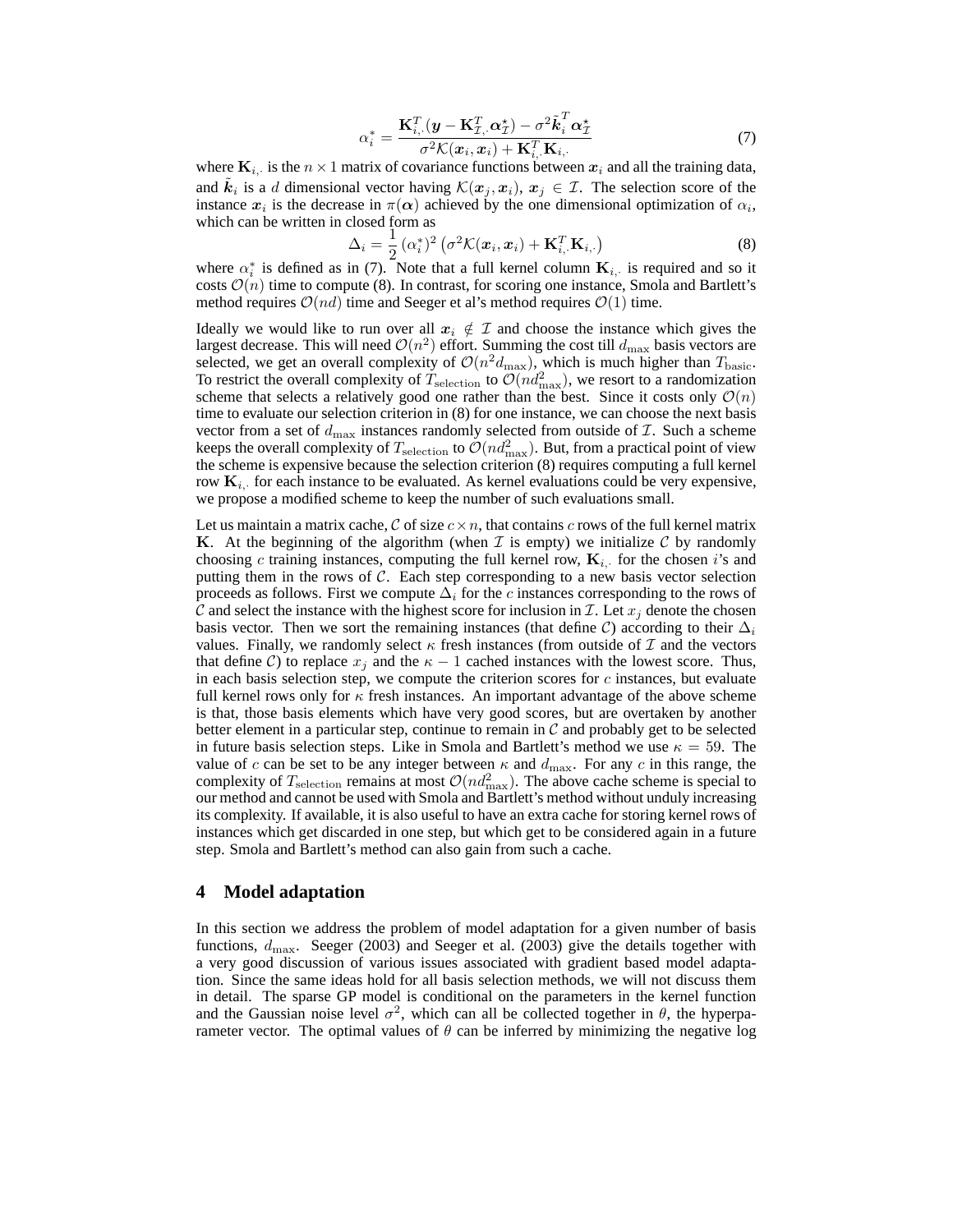of the marginal likelihood,  $\phi(\theta) = -\log \mathcal{P}(\mathbf{y}|\theta)$  using gradient based techniques, where  $\mathcal{P}(\mathbf{y}|\theta) = \int \mathcal{P}(\mathbf{y}|\mathbf{f}_\mathcal{I})\mathcal{P}(\mathbf{f}_\mathcal{I})d\mathbf{f}_\mathcal{I} = \mathcal{N}(\mathbf{y}|0,\sigma^2\mathbf{I} + \mathbf{K}_{\mathcal{I},\cdot}^T\mathbf{K}_{\mathcal{I}}^{-1}\mathbf{K}_{\mathcal{I},\cdot}).$  One of the problems in doing this is the dependence of  $\mathcal{I}$  on  $\theta$  th in doing this is the dependence of  $\mathcal I$  on  $\theta$  that makes  $\phi$  a non-differentiable function. This problem can be handled by repeating the following alternating steps: (1) fix  $\theta$  and select  $\mathcal I$ by the given basis selection algorithm; and (2) fix  $\mathcal I$  and do a (short) gradient based adaptation of  $\theta$ . For the cache-based post-backfitting method of basis selection we also do the following for adding some stability to the model adaptation process. After we do step (2) using some *I* and obtain a  $\theta$  we set the initial kernel cache, *C* using the rows of  $\mathbf{K}_{\mathcal{I},\cdot}$  at  $\theta$ .

# **5 Numerical experiments**

In this section, we compare our method against other sparse GP methods to verify the usefulness of our algorithm. To evaluate generalization performance, we utilize *Normalized Mean Square Error* (NMSE) given by  $\frac{1}{t} \sum_{i=1}^{t} \frac{(y_i - \mu_i)^2}{\text{Var}(y)}$  and *Negative Logarithm of Predictive Distribution* (NLPD) defined as  $\frac{1}{t} \sum_{i=1}^{t} -\log \mathcal{P}(y_i|\mu_i, \sigma_i^2)$  where t is the number of test cases  $\mu_i$ ,  $\mu_i$  and  $\sigma_i^2$  are respectively the target the predictive mean and the pre of test cases,  $y_i$ ,  $\mu_i$  and  $\sigma_i^2$  are, respectively, the target, the predictive mean and the predictive variance of the i-th test case. NMSE uses only the mean while NLPD measures the quality of predictive distributions as it penalizes over-confident predictions as well as under-confident ones. For all experiments, we use the ARD Gaussian kernel defined by  $\mathcal{K}(x_i, x_j) = v_0 \exp\left(\sum_{\ell=1}^m v_\ell (x_i^\ell - x_j^\ell)^2\right) + v_b$  where  $v_0, v_\ell, v_b > 0$  and  $x_i^\ell$  denotes the  $\ell$ -th element of  $x_i$ . The ARD parameters  $\{v_\ell\}$  give variable weights to input features that leads to a type of feature selection.

**Quality of Basis Selection in KIN40K Data Set.** We use the KIN40K data set,<sup>1</sup> composed of 40,000 samples, to evaluate and compare the performance of the various basis selection criteria. We first trained a full GPR model with the ARD Gaussian kernel on a subset of 2000 samples randomly selected in the dataset. The optimal values of the hyperparameters that we obtained were fixed and used for all the sparse GP models in this experiment. We compare the following five basis selection methods:

- 1. the baseline algorithm (RAND) that selects  $\mathcal I$  at random;
- 2. the information gain algorithm (INFO) proposed by Seeger et al. (2003);
- 3. our algorithm described in Section 3 with cache size  $c = \kappa = 59$  (KAPPA) in which we evaluate the selection scores of  $\kappa$  instances at each step;
- 4. our algorithm described in Section 3 with cache size  $c = d_{\text{max}}$  (DMAX);
- 5. the algorithm (SB) proposed by Smola and Bartlett (2001) with  $\kappa = 59$ .

We randomly selected 10,000 samples for training, and kept the remaining 30,000 samples as test cases. For the purpose of studying variability the methods were run on ten such random partitions. We varied  $d_{\text{max}}$  from 100 to 1200. The test performances of the five methods are presented in Figure 1. From the upper plot of Figure 1 we can see that INFO yields much worse NMSE results than KAPPA, DMAX and SB, when  $d_{\text{max}}$  is less than 600. When the size is around 100, INFO is even worse than RAND. DMAX is always better than KAPPA. Interestingly, DMAX is even slightly better than SB when  $d_{\text{max}}$  is less than 200. This is probably because DMAX has a bigger set of basis functions to choose from, than SB. SB generally yields slightly better results than KAPPA. From the middle plot of Figure 1 we can note that INFO always gives poor NLPD results, even worse than RAND. The performances of KAPPA, DMAX and SB are close.

The lower plot of Figure 1 gives the CPU time consumed by the five algorithms for training, as a function of  $d_{\text{max}}$ , in log – log scale. The scaling exponents of RAND, INFO and SB are

<sup>&</sup>lt;sup>1</sup>The dataset is available at http://www.igi.tugraz.at/aschwaig/data.html.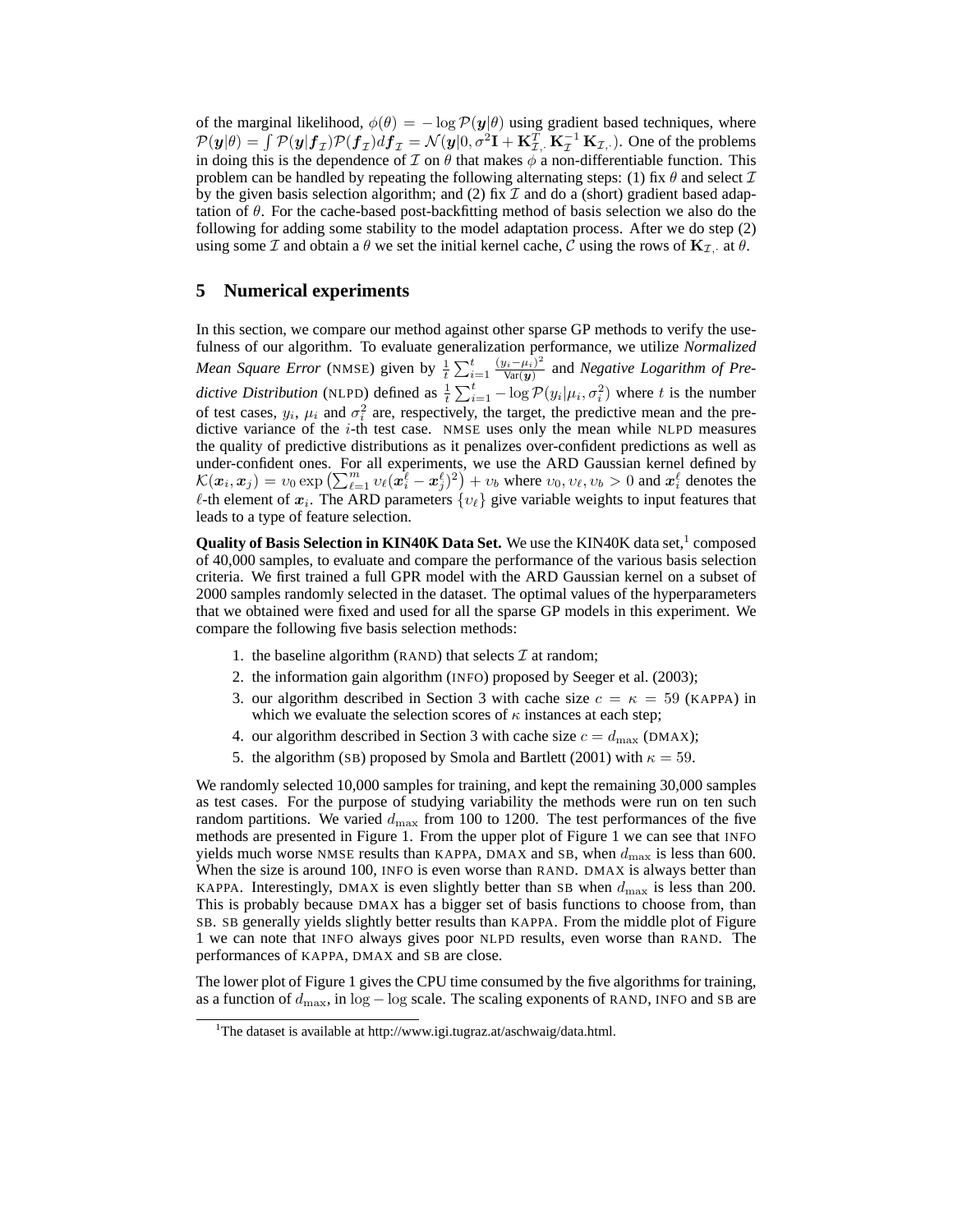

Figure 1: The variations of test set NMSE, test set NLPD and CPU time (in seconds) for training of the five algorithms as a function of  $d_{\text{max}}$ . In the NMSE and NLPD plots, at each value of  $d_{\text{max}}$ , the results of the five algorithms are presented as a boxplot group. From left to right, they are RAND(blue), INFO(red), KAPPA(green), DMAX(black), and SB(magenta). Note that the CPU time plot is on a  $log - log$  scale.

around 2.0 (i.e., cost is proportional to  $d_{\text{max}}^2$ ), which is consistent with our analysis. INFO is almost as fast as RAND, while SR is about 60 times slower than INFO. The gan between is almost as fast as RAND, while SB is about 60 times slower than INFO. The gap between KAPPA and INFO is the  $\mathcal{O}(\kappa nd_{\text{max}})$  time in computing the score (8) for  $\kappa$  candidates.<sup>2</sup> As  $d_{\text{max}}$  increases, the cost of KAPPA asymptotically gets close to INFO. The gap between DMAX and KAPPA is the  $O(nd_{\text{max}}^2 - \kappa n \tilde{d}_{\text{max}})$  cost in computing the score (8) for the ad-<br>ditional  $(d_{\text{max}} - \kappa)$  instances. Thus as  $d_{\text{max}}$  increases the curve of DMAX asymptotically ditional  $(d_{\text{max}} - \kappa)$  instances. Thus, as  $d_{\text{max}}$  increases, the curve of DMAX asymptotically becomes parallel to the curve of INFO. Asymptotically, the ratio of the computational times of DMAX and INFO is only about 3. Thus, unlike SB, which is about 60 times slower than INFO, DMAX is only about 3 times slower than INFO. Thus DMAX is an excellent method for achieving excellent generalization while also being quite efficient.

**Model Adaptation on Benchmark Data Sets.** Next, we compare model adaptation abilities of the following three algorithms for  $d_{\text{max}} = 500$ .

- 1. The SB algorithm is applied to build a sparse GPR model with fixed hyperparameters (FIXED-SB). The values of these hyperparameters were obtained by training via a standard full GPR model on a manageable subset of 2000 samples randomly selected from the training data. FIXED-SB serves as a baseline.
- 2. The model adaptation scheme is coupled with the INFO basis selection algorithm (ADAPT-INFO).
- 3. The model adaptation scheme is coupled with our DMAX basis selection algorithm (ADAPT-DMAX).

<sup>&</sup>lt;sup>2</sup>If we want to take kernel evaluations also into account, the cost of KAPPA is  $\mathcal{O}(m\kappa n d_{\text{max}})$ where  $m$  is the number of input variables. Note that INFO does not require any kernel evaluations for computing its selection criterion.